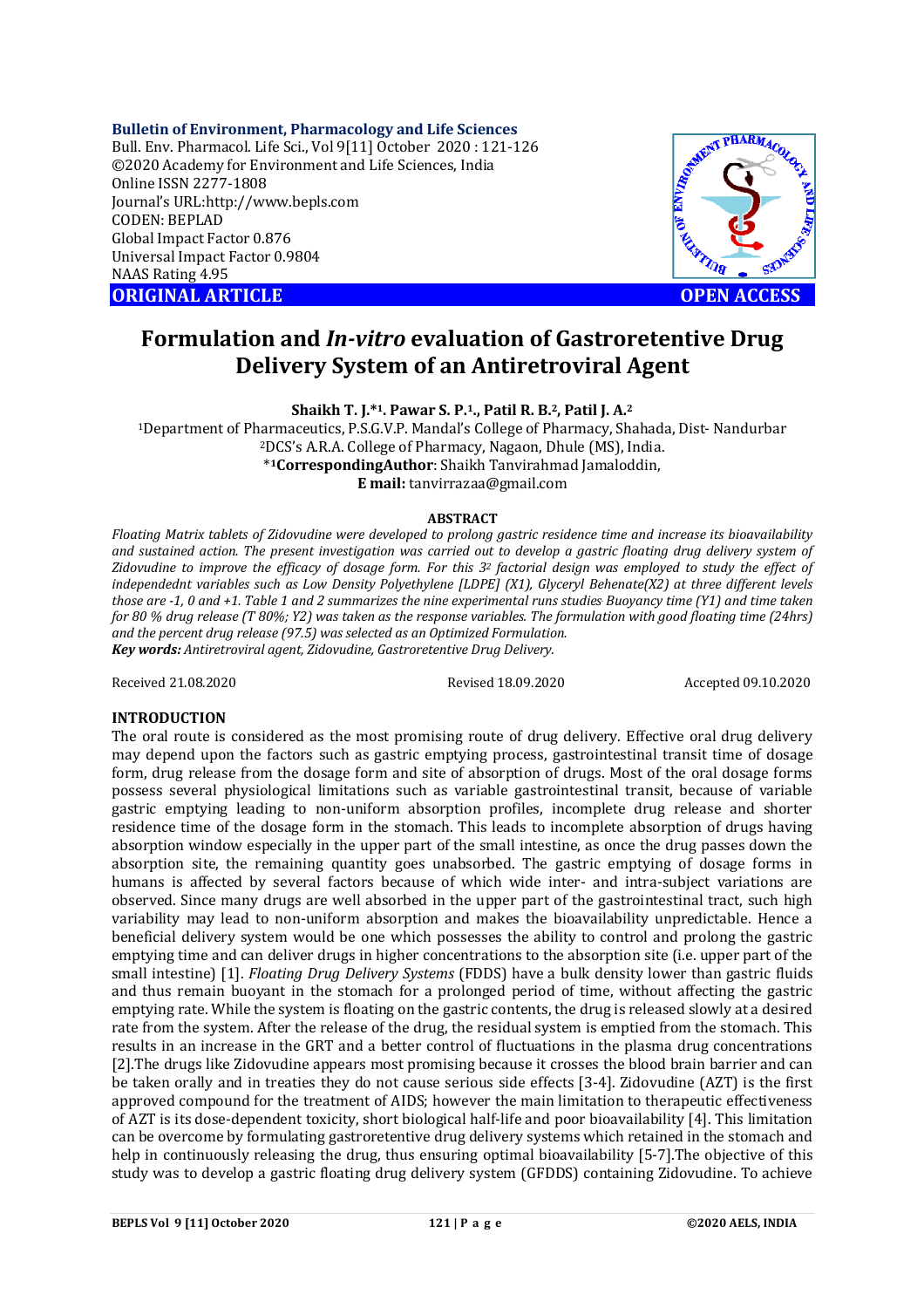the objective, 32 factorial designs were chosen. In this design amount of Low Density Polyethylene [LDPE] (X1), Glyceryl Behenate(X2) was selected as independent variable. The time required for 80% drug release to 80% (Y1) was selected as dependent variable. Regression analysis was performed to identify the best formulation and to validate the model by comparing the experimental results with the theoretical values of the responses.

#### **MATERIAL AND METHODS**

#### **Material:**

Zidovudine was received as a gift sample from Cipla Ltd, India. Glyceryl Behenate were gift sample from Gattefosse Pvt., Ltd Mumbai, India. LDPE powder obtained from IPCL (Vadodara, India). Microcrystalline cellulose was purchased from S.D. Fine Chemicals, India. All other ingredients were of laboratory grade.

## **Preliminary Trials: Preparation of Zidovudine Floating Tablets**

The formulations were fabricated using direct compression method (Table 1). Required quantities of Zidovudine, LDPE, glyceryl behenate, microcrystalline cellulose, were passed through sieve No.40 separately. The drug was mixed with the polymer and other ingredients for 10 minutes. The powder blend was then lubricated with magnesium stearate (presifted through40#); talc (2%w/w). Then the powder blend was compressed into tablet using 11 mm flat face tooling on a tablet compression machine (Shakti Tab Press)[8, 9].

| Ingredients (mg/tablet)    | F1  | F2  | F3                       | F4                       | F5                       | F6             | F7  | F8  | F9  |
|----------------------------|-----|-----|--------------------------|--------------------------|--------------------------|----------------|-----|-----|-----|
| Zidovudine                 | 300 | 300 | 300                      | 300                      | 300                      | 300            | 300 | 300 | 300 |
| Glyceryl behenate          |     |     | $\overline{\phantom{0}}$ | 100                      | 150                      | 200            | 50  | 75  | 100 |
| <b>LDPE</b>                | 100 | 150 | 200                      | $\overline{\phantom{0}}$ | $\overline{\phantom{0}}$ | $\overline{a}$ | 50  | 75  | 100 |
| Microcrystalline cellulose | 130 | 80  | 30                       | 130                      | 80                       | 30             | 130 | 80  | 30  |
| Talc                       | 10  | 10  | 10                       | 10                       | 10                       | 10             | 10  | 10  | 10  |
| Mg Stearate                | 10  | 10  | 10                       | 10                       | 10                       | 10             | 10  | 10  | 10  |
| Total                      | 550 | 550 | 550                      | 550                      | 550                      | 550            | 550 | 550 | 550 |

#### **Experimental Design**

In this design amount of Low Density Polyethylene [LDPE] (X1), Glyceryl Behenate(X2) was selected as independent variable. The time required for 80% drug release t 80% (Y1) was selected as dependent variable. Regression analysis was performed to identify the best formulation and to validate the model by comparing the experimental results with the theoretical values of the responses.

# **EVALUATION**

#### **STUDY OF FLOATING PROPERTY**

The floating lag time and the total floating duration was determined by placing the tablets in a 100 ml flask containing pH 1.2 solutions. The time required for dosage form to emerge on surface of the medium is called total floating lag time. The duration of time by which the dosage forms constantly emerge on surface of the medium called is total floating time.

#### *IN-VITRO* RELEASE STUDIES

In-vitro release study was carried out according to USP XXIII dissolution type II apparatus (Electro Lab TDT 008) using paddles. 0.1 N HCl solution was selected as a dissolution medium. The study was conducted by keeping 100 rpm paddle rotation at the temperature of  $37\pm 0.5$  0C. The samples were withdrawn at predetermined time interval and same volume of fresh medium was replaced. The withdrawn samples were suitably diluted and the amount of drug release was estimated using UV spectrophotometer (Shimadzu-1800)

#### STATISTICAL ANALYSIS

The Statistical analysis of the drug release data was done by multiple regression analysis using softwares Microsoft excels and Statplus 2008. Analysis of variance was performed using Biostateplus to evaluate contribution of factors. The response surface plots were generated using Table Curve 3D V4.

#### **RESULT AND DISCUSSION**

In the preliminary study, AZT tablets prepared using polymers Low density Polyethylene and Glyceryl Behenate as a low density polymers and release retardants. As the density of the tablet falls below 1, the tablet becomes buoyant. Six formulations were prepared by taking each polymers in increasing concentration with MCC, further Three formulations were prepared by taking both the polymers in combination with each other. The batches with combination were showed most desirable results.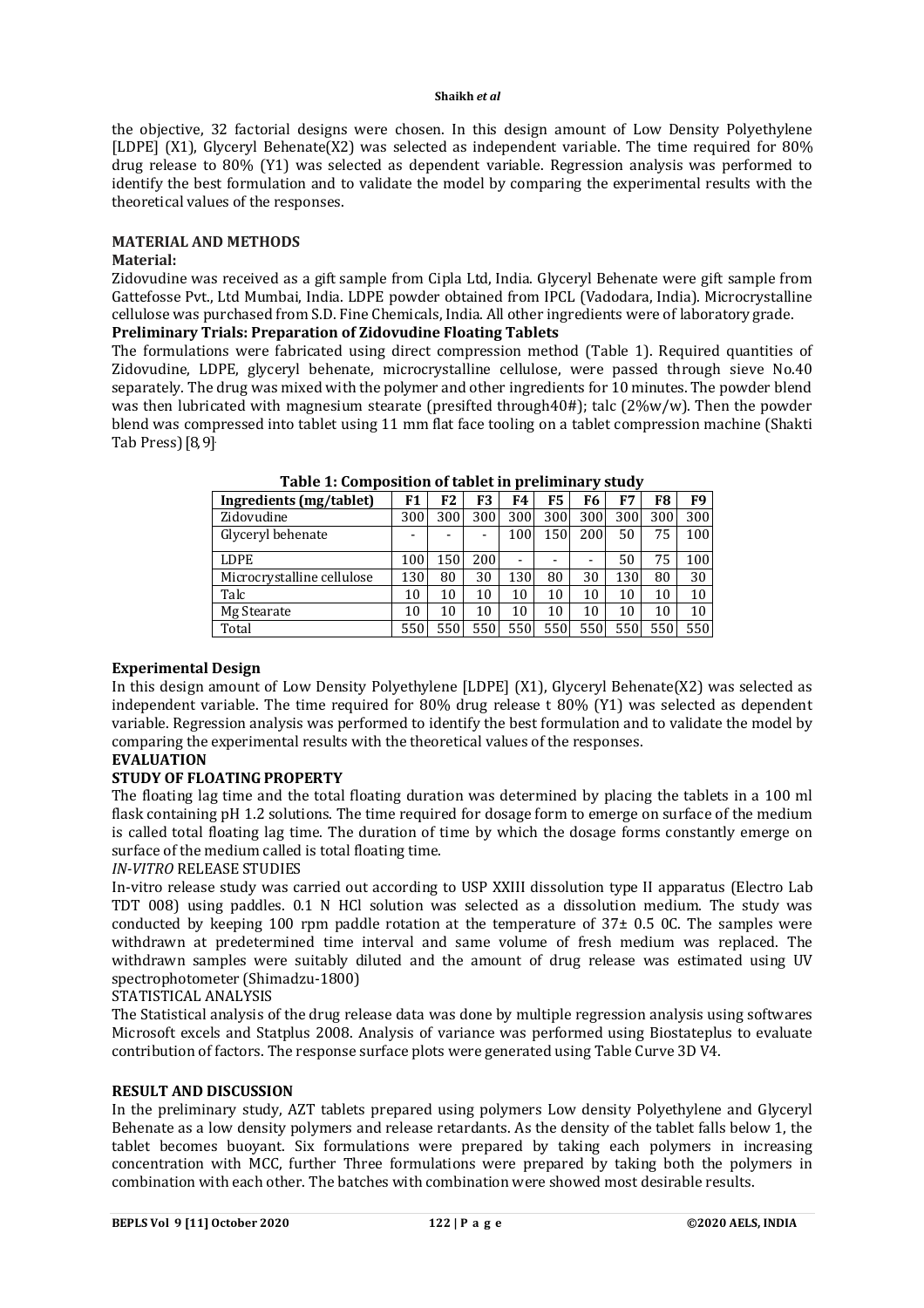### IN-VITRO DRUG RELEASE STUDY

Release profiles from the 9 formulations of 3<sup>2</sup> factorial designs are shown in Figure 2 and Figure 3. In vitro drug release study for all the factorial design formulations was carried out in 0.1 N HCl for 24 hrs. The formulation F1, F2, F3 showed gastric floating time in the range of 10 to 18 hrs and the percent drug release was observed between 98.70% and 99.28%. Hence this formulation did not follow the principle of floating for the desire period of time because of the Single and lowest polymer concentration, which could not control the release for longer period possibly because of the poor strength of the matrix. The formulations F4, F5, F6 float in the range of 12 to 22 hrs and percent drug release was observed between 88.39 and 96.27%. The formulations F7, F8, F9 float for more than 24hrs and percent drug release was observed between 91.5% and 98.81%. But formulations F8 (emerged as optimum), which contained intermediate polymer concentration in combination of Glyceryl Behenate and LDPE, were able to keep their integrity and therefore showed good control of the drug dissolution process, with a desired slower release rate for a longer period of time.

#### DEVELOPED AND VALIDATION OF POLYNOMIAL EQUATION

The dependent variables chosen for the study was, time required for 80% drug release. The fitting of an empirical polynomial equation to the experimental result facilitates the optimization procedure. The general polynomial equation is as follows:

 $Y = B_0 + B_1X_1 + B_2X_2 + B_3X_3 + B_12X_1X_2 + B_13X_1X_3 + B_23X_2X_3$  ---

Where Y is the response.

Where  $X_1, X_2, X_3$  are the levels of the 1, 2, 3 factor.

 $B_1$ ,  $B_2$ ,  $B_3$ ,  $B_{12}$ ,  $B_{13}$ ,  $B_{23}$ , are the polynomial coefficient  $B_0$  is the intercept (which represents the response when the level of all factors is Low) i.e. arithmetic mean response of the 9 runs). $X_i(X_1, X_2, X_1X_2, X_1Z_2, X_2Z_1)$ which represents the average result of changing 1 factor at a time from its low to high value. The interaction term  $(X_1X_2)$  shows how the response changes when 2 factors are simultaneously changed. The polynomial terms  $(X_{12}$ and $X_{22}$ ) are included to investigate nonlinearity. The t<sub>80%</sub> for the 9 batches (F1-F9) showed a wide variation the responses of formulation prepared by  $3<sup>2</sup>$  factorial designs are indicated in Table 1. The data clearly indicate that the t<sub>80%</sub> values are strongly dependent on the selected independent variables. The fitted equations relating the response  $t_{80\%}$  are shown in Equation1.

 $T_{80\%}$  = + 2.9394 - 2.2356  $x_1$  + 0.3814  $X_2$ - 0.0187  $X_3$ ----------------------Equation 1

Validity of the above equations was verified by designing two check point formulations (C1 and C2).The dissolution parameters predicted from the equations derived and those observed from experimental results are summarized Table 4. The closeness of predicated and observed values for  $t_{80\%}$  indicates validity of derived equations for dependent variables.

#### EFFECT OF FORMULATION VARIABLES ON RELEASE PROPERTIES

In the case of Y1 (t80% drug release), as the concentration of polymer (X1) is increased, the drug release decreased. Similar results were reported earlier: as the polymer concentration in the matrix increases, the release rate decreases. The relationship between variables was further elucidated using response surface plots. Figure 4. At low levels of X2, Y1 did not show any significant changes when X1 increased from the –1 level to the +1 level. But the same Y1 decreased from 98.39% to 89.98% when the total polymer content to drug ratio (X1) was increased and the polymer-to-polymer ratio (X2) was kept at the highest level. This finding was due to the increased strength of the gel layer; the drug diffusion was controlled by the penetration of liquid through the gel layer.

The ANOVA analysis for t<sub>80%</sub> (Y1) is an only coefficient b1 was found to be significant, with an F value of 1.90 (P = 0.22). When the concentration of polymer (X1) values were increased, the t<sub>80%</sub> values showed an increase in coefficient value of 0.34.

#### **EFFECT OF FORMULATION VARIABLES ON FLOATING TIME**

As the polymer concentration  $(X_1)$  increased, the floating time also increased. At a higher level of Polymer Combination  $(X_2)$ , the floating time increased from 10.33 hours to 22.20 hours when polymer concentration  $(X_1)$  was increased from 0 to +1. At a lower level of Polymer Combination  $(X_2)$ , there was a significant increase in floating time from 6 to 14 hours, when  $X_1$  was increased from  $-1$  to 0. For all the formulations, the time required for the tablets to go from the bottom to the top of a beaker containing pH 1.2 at 37 $\degree$ C  $\pm$  1 $\degree$ C was found to be less than 20 minutes. Once the tablets (F7 and F9) came up to the surface, they remained buoyant for up to 24 hours, during which the tablets lost their integrity and the size of the swollen matrix gel drastically reduced because of disintegration and erosion. In fact, the floating time (buoyancy) of the tablets is governed by both the swelling (hydration) of the hydrocolloid particles on the tablets' surface when the tablets come in contact with the gastric fluid, which in turn results in an increase in the bulk volume; and the presence of the internal voids in the dry center of the tablet (porosity). These 2 factors are essential for the tablet to acquire a bulk density of less than 1 and remain buoyant on the gastric fluid.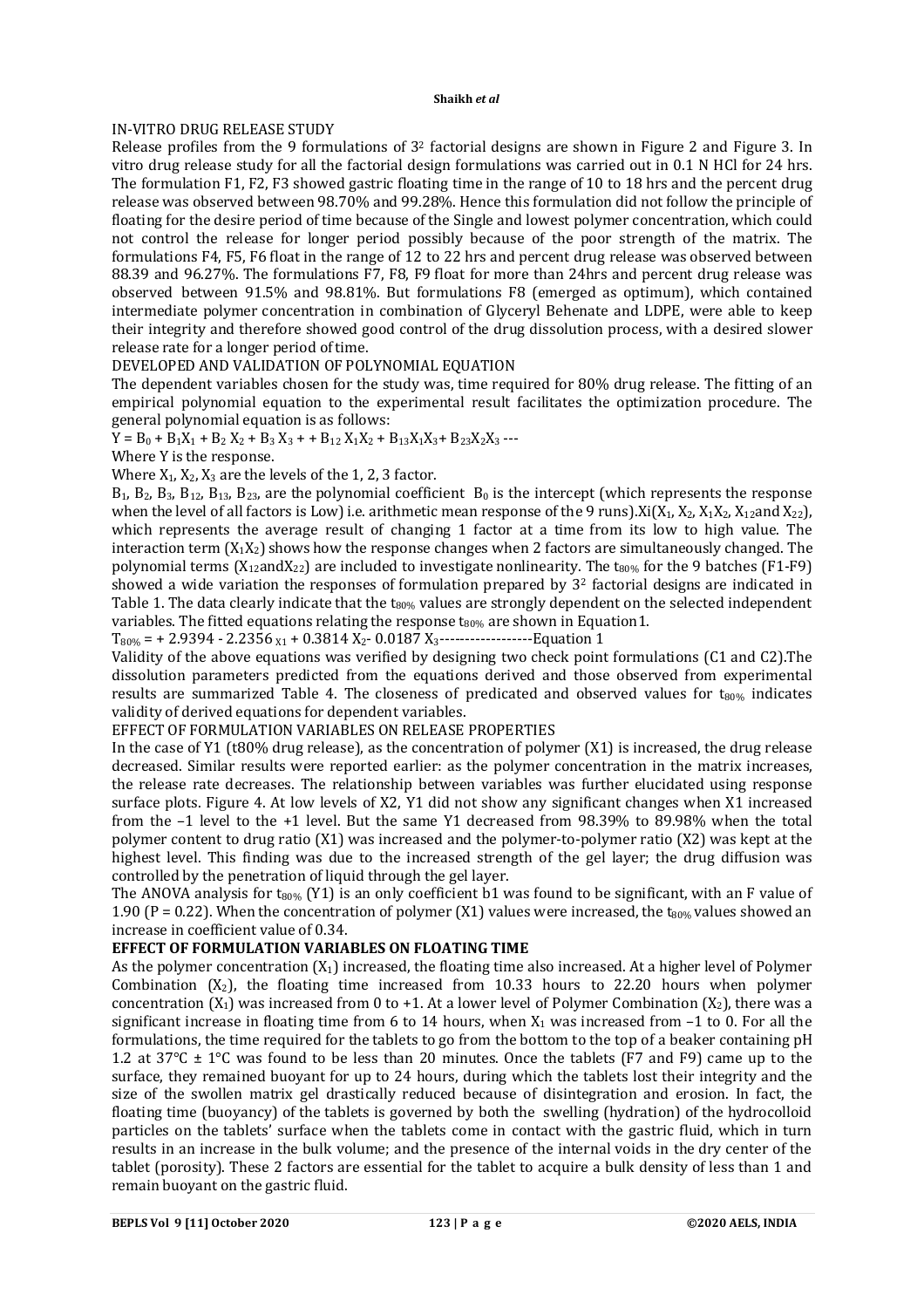| <b>Formulation Code</b> | Floating Times (hrs) |                   |                         |  |  |  |
|-------------------------|----------------------|-------------------|-------------------------|--|--|--|
|                         | LDPE                 | Glyceryl Behenate | LDPE+ Glyceryl Behenate |  |  |  |
| F <sub>1</sub>          |                      |                   |                         |  |  |  |
| F2                      |                      |                   |                         |  |  |  |
| F3                      | 13                   |                   |                         |  |  |  |
| F4                      |                      | 12                |                         |  |  |  |
| F <sub>5</sub>          |                      | 16                |                         |  |  |  |
| F <sub>6</sub>          |                      | 21                |                         |  |  |  |
| F7                      |                      |                   | 22                      |  |  |  |
| F <sub>8</sub>          |                      |                   | 24                      |  |  |  |
| F9                      |                      |                   | 24                      |  |  |  |

#### **Table 2: Results of preliminary study**

# **Table 3: Formulation and t 50% drug release for Formulations (F1-F9) by Factorial Design**

| <b>Formulations</b> | <b>Coded Values</b> |                | $T_{80\%}$ (hrs) |
|---------------------|---------------------|----------------|------------------|
| Code                | $X_1$               | X <sub>2</sub> |                  |
| F1                  | $-1$                | $-1$           | 3.45             |
| F2                  | -1                  |                | 5.26             |
| F <sub>3</sub>      | -1                  |                | 7.33             |
| F4                  | 0                   | $-1$           | 6.21             |
| F5                  |                     |                | 7.50             |
| F <sub>6</sub>      |                     |                | 7.24             |
| F7                  |                     | $-1$           | 7.35             |
| F8                  |                     | 0              | 8.03             |
| F9                  |                     |                | 8.44             |

#### **Table 3 Observed values and Predicted Values for check point formulations**

| Formulations | Observed values(hrs) | Predicated values (hrs) |
|--------------|----------------------|-------------------------|
|              | t 80%                | t 80%                   |
| r 1<br>u     | 16.08                | 15.56                   |
| rn<br>uΖ     | 17 ງ                 | 17.08                   |

#### **Table 4 Analysis of Variance Table for Dependent Variables from Full Factorial Design\***

| Parameters | uu | ບບ          | MS   |      | Significance F |  |
|------------|----|-------------|------|------|----------------|--|
| For t80%   |    |             |      |      |                |  |
| Regression |    | 2.61        | 1.30 | 90.، | 0.22           |  |
| Residual   |    | 4.1         | .68  |      |                |  |
| Total      |    | $-$<br>0.72 |      |      |                |  |

\*Probe > F less than 0.5 indicate model terms are significant



**Figure 1** *In-vitro* **buoyancy of Optimum formulation (F8) of HPMC K4M**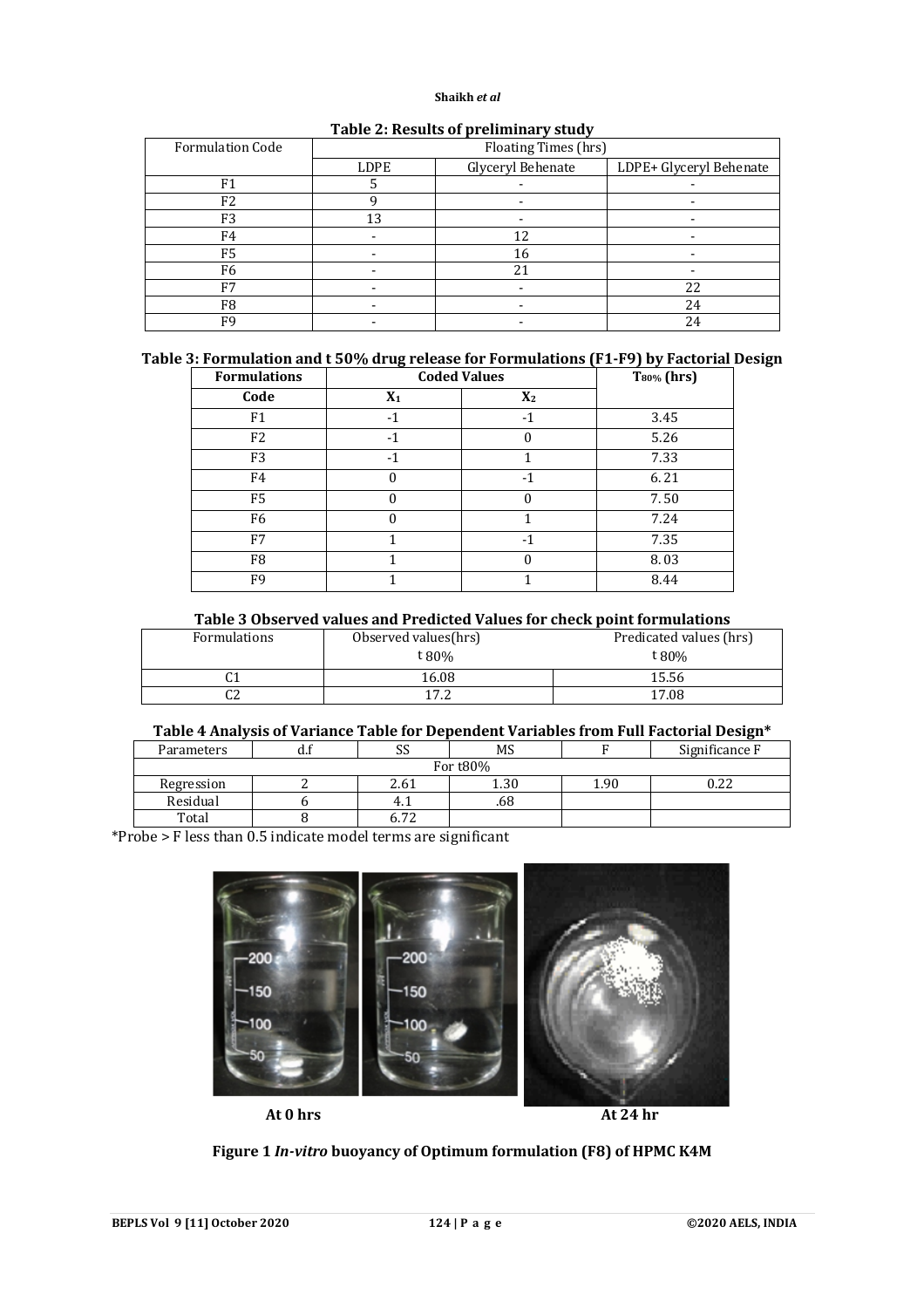



**Figure 2. In vitro release profile of Zidovudine from formulations F1 to F5 (n = 3).**



**Figure 3. In vitro release profile of Zidovudine from formulations F6 to F9 (n = 3).**



# **CONCLUSION**

**Figure 4: Response surface plot of chosen variables**

The floating drug delivery is a promising approach to achieve in vitro buoyancy by using n Low density Polyethylene and Glyceryl Behenate as a low density polymers and release retardants. The systematic